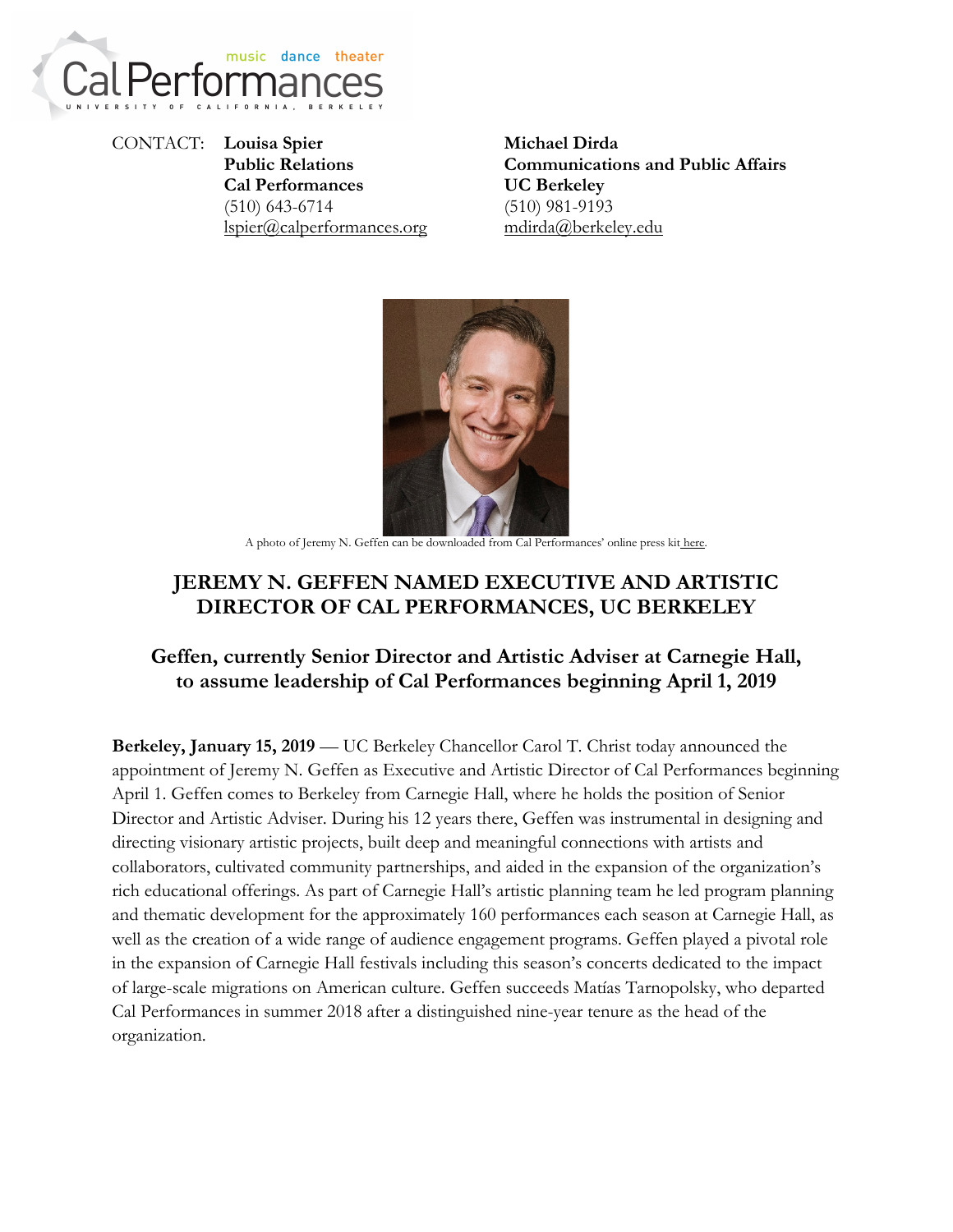#### *Jeremy N. Geffen Named Executive and Artistic Director of Cal Performances* page 2

"We are thrilled to welcome Jeremy, an accomplished and world-class performing arts executive, to Berkeley and to Cal Performances," said UC Berkeley Chancellor Carol Christ. "He is an adventurous and imaginative artistic director whose sense of taste and vision has been refined over many years at major arts organizations. He is a thoughtful connector with close ties to a new and diverse set of artists and partners, and a community-minded leader who will strengthen Cal Performances' connections to the campus and the broader Bay Area. I am delighted to have Jeremy join us and I look forward to seeing where he leads Cal Performances, already one of the nation's foremost presenters of the performing arts."

Reporting to the chancellor of UC Berkeley, Geffen will provide the overall artistic vision and executive leadership for Cal Performances, with direct decision-making authority and responsibility for planning all programs, functions, and activities of Cal Performances and Student Musical Activities (SMA). This includes initiating and commissioning new artistic and educational ventures, including those in association with national and international performing arts centers and festivals, and supporting the educational and research mission of the university through the performing arts program. Geffen will also work closely with the board of trustees.

"To have been chosen to lead Cal Performances is an extraordinary honor, and I thank Chancellor Christ for granting me this remarkable opportunity," said Geffen. "The closer I have come to this organization, the more I see how the dynamism of UC Berkeley—one of the world's most distinguished and progressive university communities—has fueled its groundbreaking creativity. I am looking forward to leading Cal Performances to new levels of artistic success and campus and community engagement, and to strengthening its already exceptional relationships with the world's greatest talents, while also introducing audiences to artists they perhaps do not yet know they cannot live without. Equally, I look forward to establishing new collaborations—both on- and offcampus—that harness the power and imagination of the arts to create intellectually engaging explorations of the most fascinating—and pressing—issues of our time, and to exploring the ways the performing arts lead us to greater understanding of ourselves. After 12 extremely rewarding and happy years working with Carnegie Hall's incredible team, this is truly a unique opportunity. And on a personal note, having grown up in California, it is of great personal significance to me to return to the state that nurtured me and my love for music and the performing arts, and gave me my first experiences in arts administration."

"We are delighted that Jeremy Geffen will lead Cal Performances," said Susan Graham and Helen Meyer, co-chairs of the board of trustees, in a joint statement. "His artistic values, the high quality of his work, his deep knowledge of the performing arts, his interest in education, and his engagement with the issues of our times, will sustain and strengthen the outstanding organization that is Cal Performances, building on the contributions of his immediate predecessors, Robert Cole and Matías Tarnopolsky. We eagerly await his arrival to take the helm in Berkeley."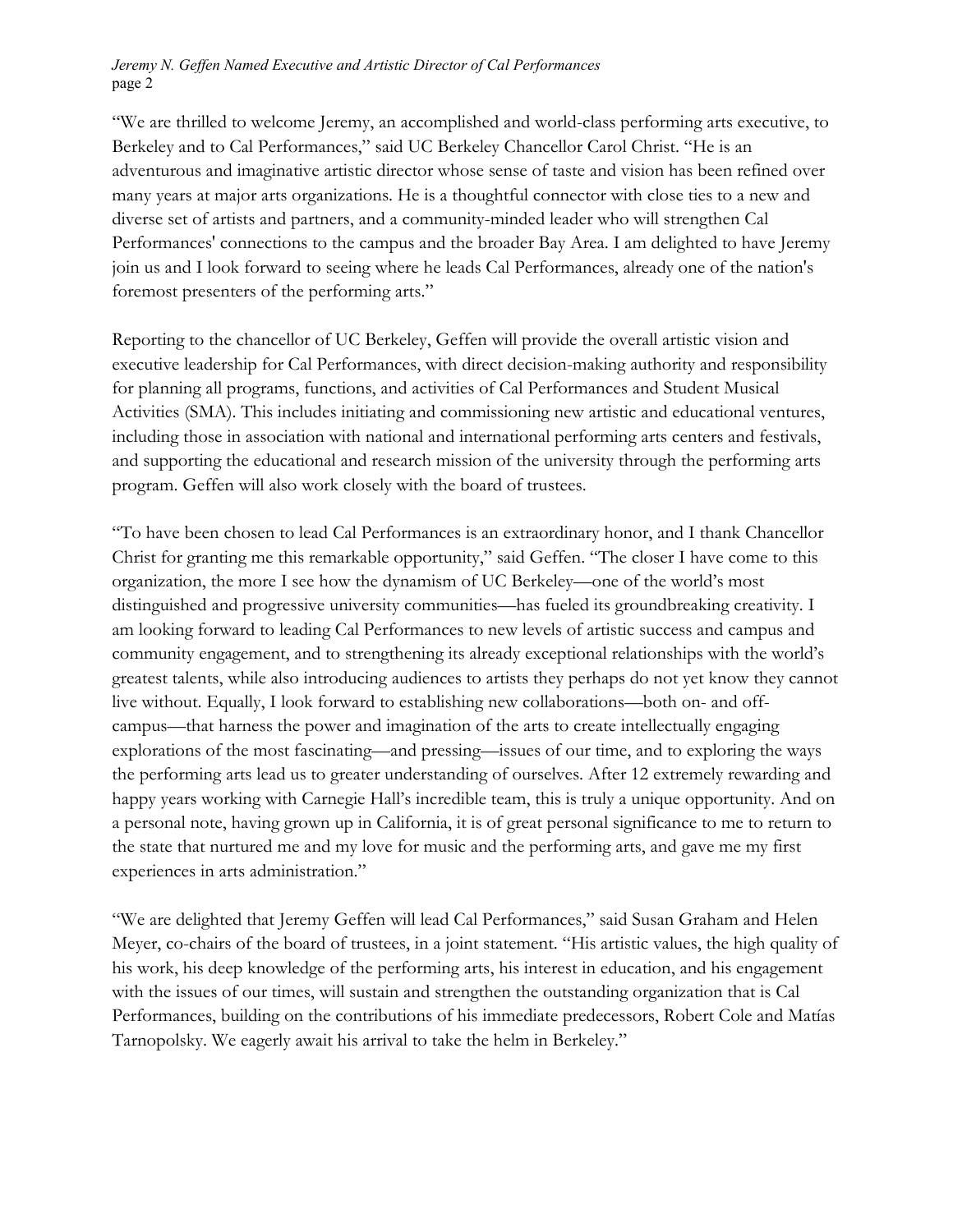*Jeremy N. Geffen Named Executive and Artistic Director of Cal Performances* page 3

S. Shariq Yosufzai, the organization's interim executive director and vice chair of its board of trustees, reinforced the sentiment: "Jeremy brings with him a wealth of experience, talent, intellect, and enthusiasm. And he has an impressive track record of aligning programming with the missions of our peer institutions. But most important is his unwavering support of, and belief in, the highest artistic standards. He is the perfect leader for Cal Performances as it moves into the future."

Geffen, 44, has been active in the senior leadership of world class performing arts institutions since joining the New York Philharmonic in 2000. He became Director of Artistic Planning at Carnegie Hall in March 2007, and was named Senior Director and Artistic Adviser in October 2017. During his tenure he has been an integral force in the expansion of Carnegie Hall festivals, multi-disciplinary citywide explorations devoted to specific themes ranging from the geographic (China, Japan, Latin America, and Vienna), to the retrospective (Leonard Bernstein 90 years after his birth), to the historical (South African culture 20 years after the election of Nelson Mandela, the Venetian Republic, the United States in the 1960s, and this spring's festival of migrations). Through these festivals Carnegie Hall partnered with cultural, academic, and media organizations around New York City—and, increasingly, across the country—attracting many new audience members.

Prior to his appointment at Carnegie Hall, Geffen was Vice President of Artistic Administration for the St. Louis Symphony Orchestra (2005–07) and Artistic Administrator of the New York Philharmonic (2000–05). Early in his career, he was Associate Artistic Administrator for the Aspen Music Festival and School where he also taught courses in music at Colorado Mountain College, hosted a weekly classical music radio show on KAJX, and, at age 26, was the prestigious Aspen Institute's youngest-ever seminar moderator.

Geffen also serves on numerous advisory boards and frequently adjudicates international competitions. Geffen chaired the nominating jury for the 2013 Pulitzer Prize in Music, awarding the honor to Caroline Shaw, then the youngest recipient in the prize's history. In June 2015 he received Bang on a Can's Visionary Award at the organization's annual gala, and in April 2019 he will be honored at Sō Percussion's annual benefit.

A native of Cape Town, South Africa, Jeremy Geffen was raised in Newport Beach, California. While pursuing a bachelor of music degree in viola performance at the University of Southern California, Geffen developed problems with his right hand that led him away from performance and into arts administration, a career in which he combines his curiosity for and love of the breadth of artistic expression, the artists who bring that work to life, and the transformative ways in which the arts enrich all of our lives.

### **About Cal Performances**

Hailed by the *Wall Street Journal* as "the most adventurous high-quality performing arts organization in the country," Cal Performances is the performing arts presenting, commissioning, and producing organization at the University of California, Berkeley. Cal Performances offers programming that